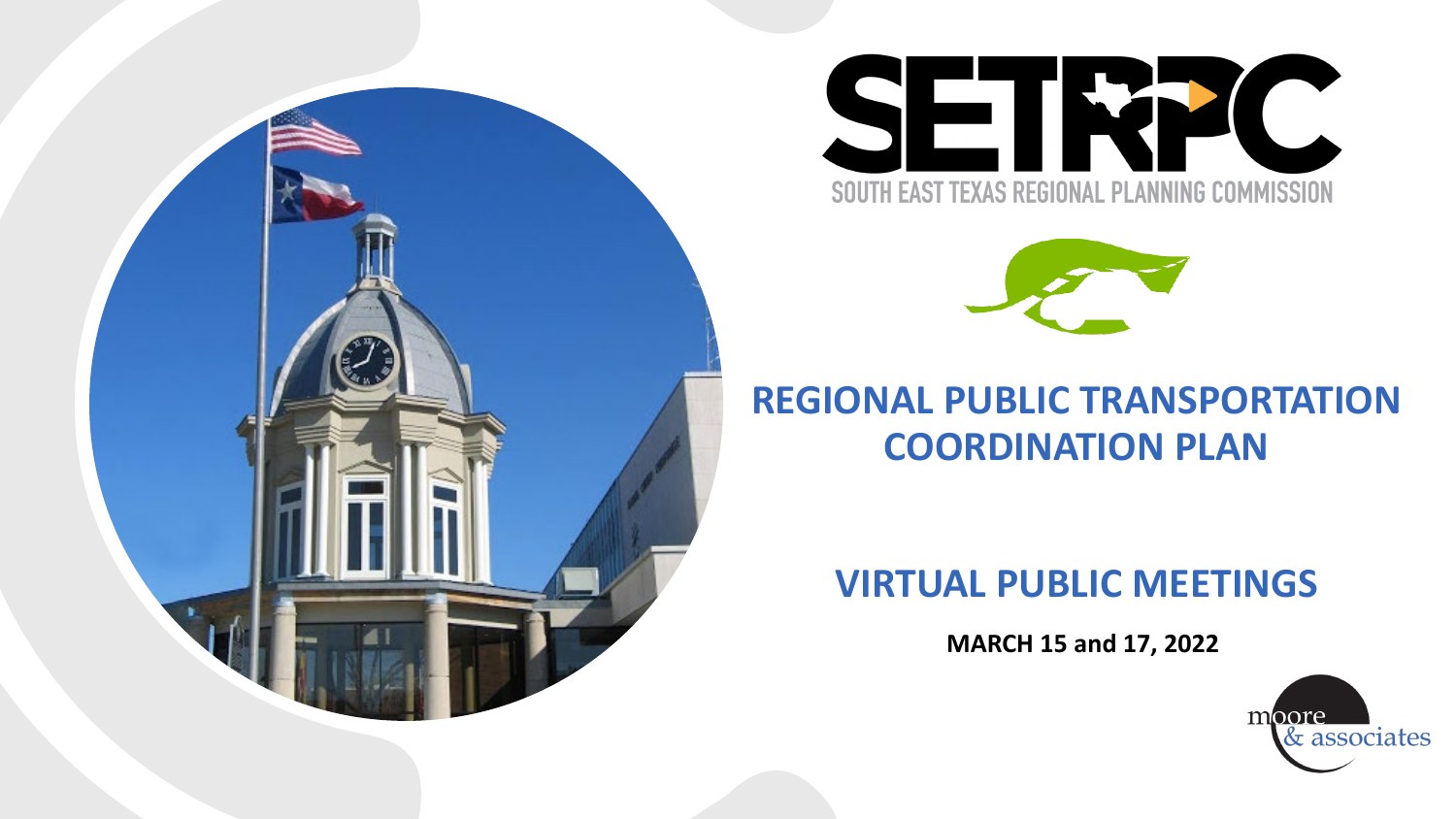#### **THREE PRIORITY GROUPS**

- Short-term: Up to 18 months
- Mid-term: 18 36 months
- Long-term: 3 to 5 years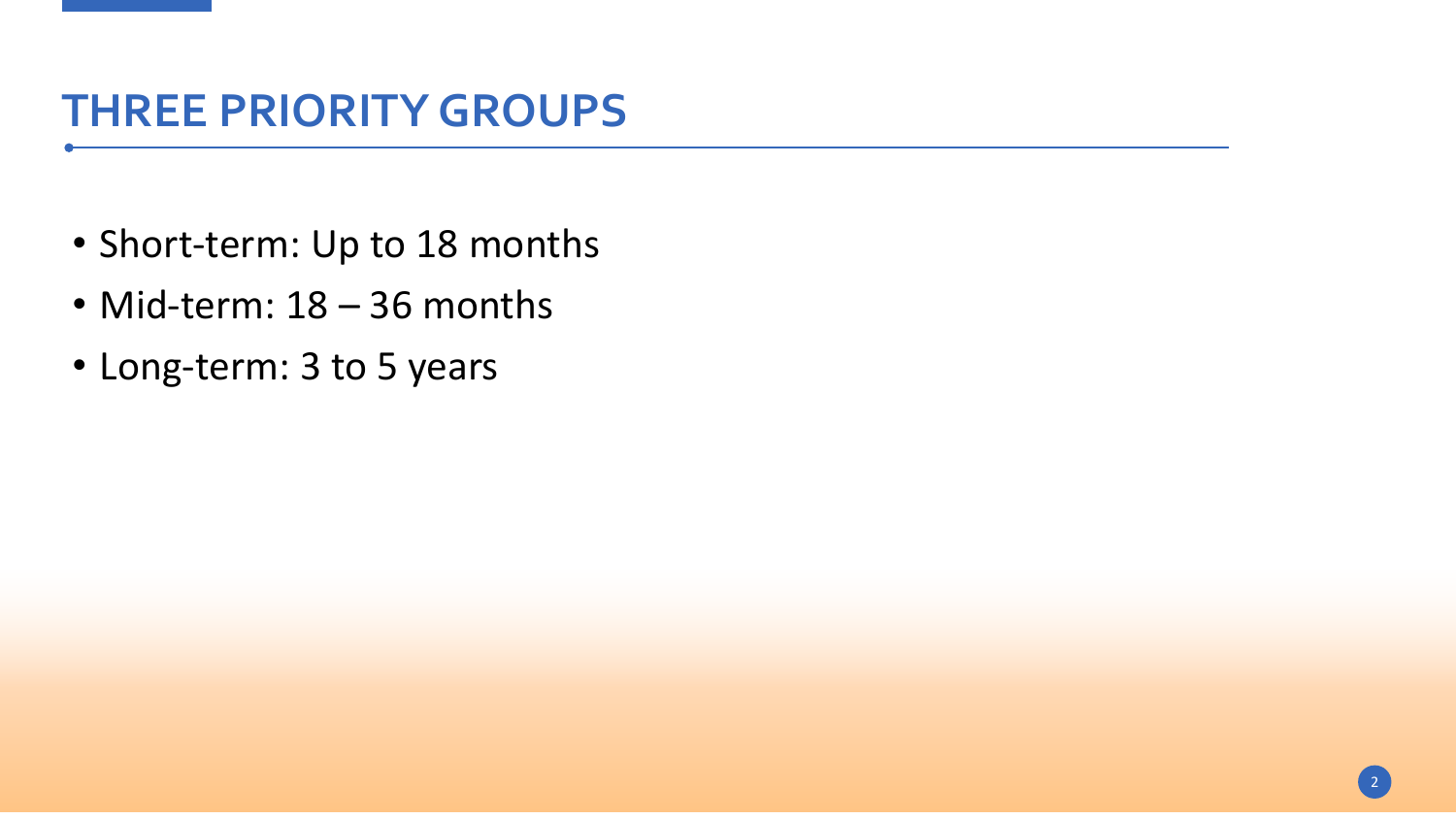| <b>Recommendation</b>                                                                                 | <b>Priority</b> | <b>Proposed Actions</b>                                                                                                                                                                      | <b>Anticipated Benefit(s)</b>                                                                                                             |
|-------------------------------------------------------------------------------------------------------|-----------------|----------------------------------------------------------------------------------------------------------------------------------------------------------------------------------------------|-------------------------------------------------------------------------------------------------------------------------------------------|
| Implement scheduled service<br>linking Beaumont and Port<br>Arthur on a trial basis.                  | Short-term      | • Currently no service linking the two<br>cities.<br>Initially focus on weekday service.<br>• Short-term project offering roundtrip<br>service a few times a day.                            | Satisfy most frequently requested<br>service improvement.                                                                                 |
| Design/distribute easy-to-<br>understand public<br>transportation service<br>informational materials. | Short-term      | Make printed service information<br>widely available.<br>• Provide transit service info at public<br>locations such as libraries, senior<br>centers, healthcare facilities, schools,<br>etc. | Improve access to transit service<br>information.<br>Increase transit service information<br>availability for Spanish-reading<br>persons. |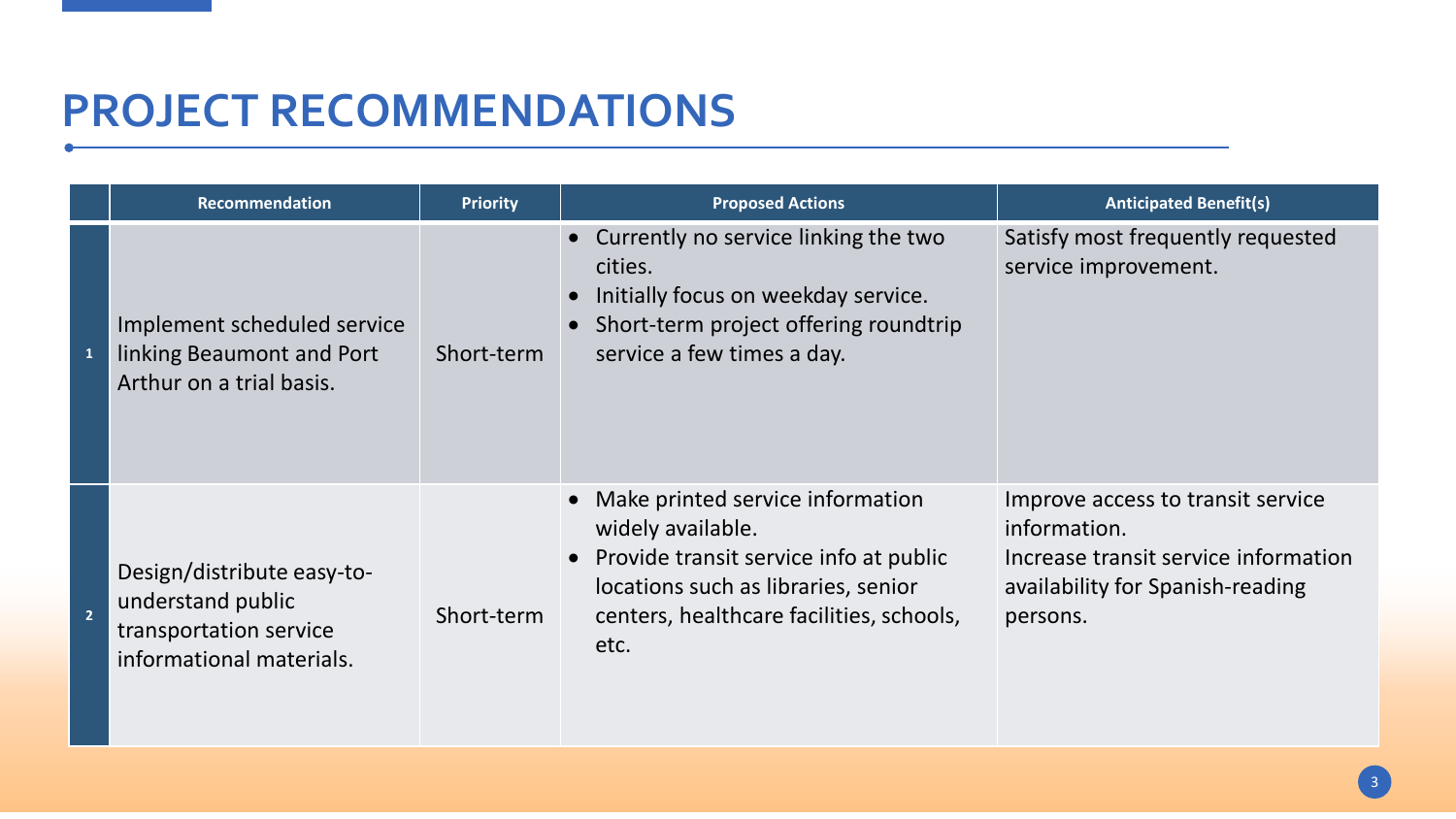|                         | Recommendation                                   | <b>Priority</b> | <b>Proposed Actions</b>                                                                                                                                                                                              | <b>Anticipated Benefit(s)</b>                                                       |
|-------------------------|--------------------------------------------------|-----------------|----------------------------------------------------------------------------------------------------------------------------------------------------------------------------------------------------------------------|-------------------------------------------------------------------------------------|
| $\overline{\mathbf{3}}$ | Enhance SETRPC's transit<br>webpage.             | Short-term      | • Stand-alone Transit website.<br>• Available in Spanish.<br>Include predictive arrival information.                                                                                                                 | Increase public awareness.<br>Enhance customer experience.                          |
| $\overline{a}$          | Implement an ongoing travel<br>training program. | Mid-term        | • Teach the skills needed to successfully<br>use public transit.<br>• Training provided to groups or<br>individuals.<br>• Work with social services organizations<br>to reach mobility-disadvantaged<br>populations. | Expand access to public transit.<br>Address potential barriers to transit<br>usage. |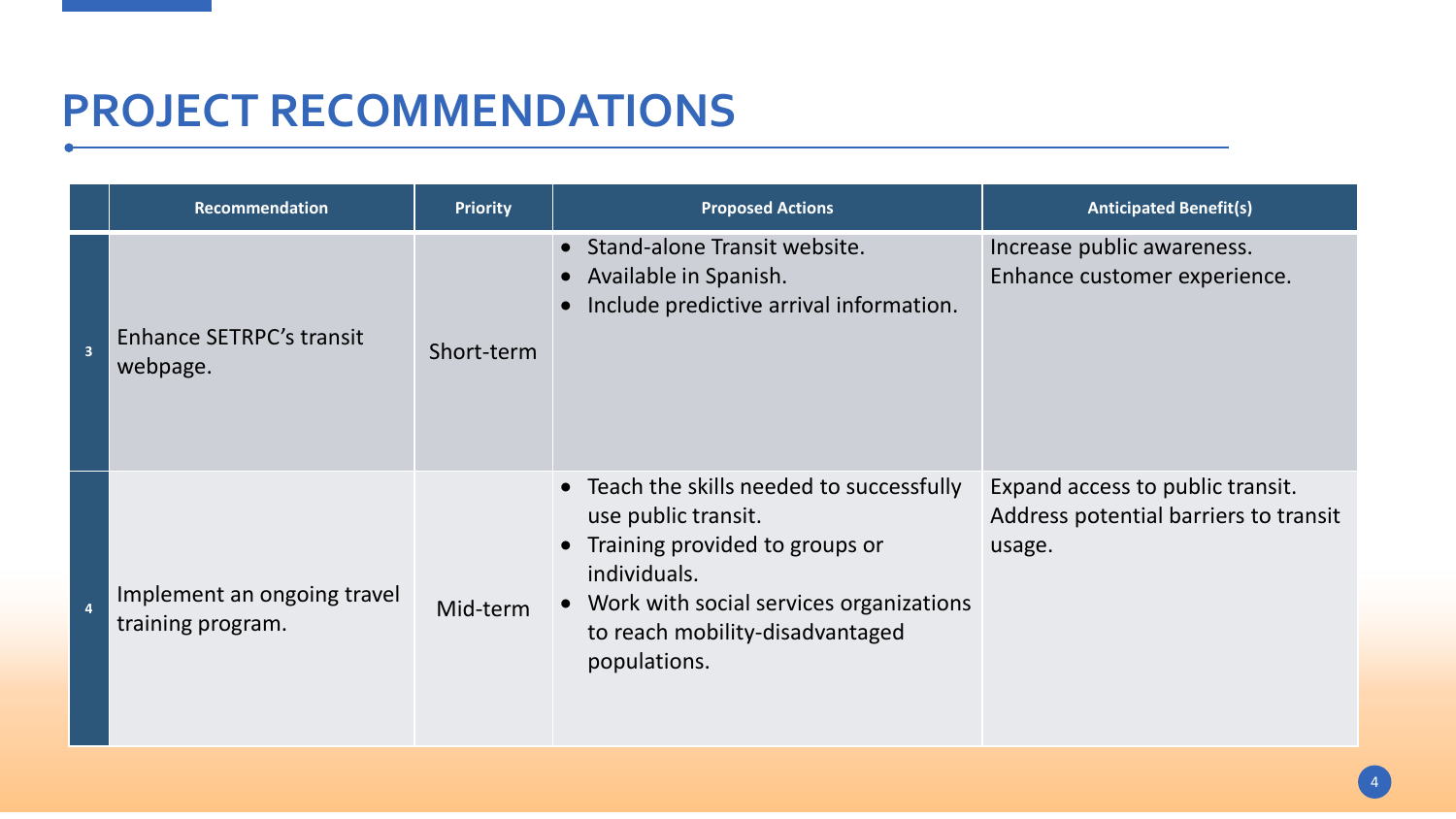|                         | Recommendation                                                                    | <b>Priority</b> | <b>Proposed Actions</b>                                                                                                                                                   | <b>Anticipated Benefit(s)</b>                         |
|-------------------------|-----------------------------------------------------------------------------------|-----------------|---------------------------------------------------------------------------------------------------------------------------------------------------------------------------|-------------------------------------------------------|
| $\overline{\mathbf{5}}$ | Improve connectivity<br>between<br>sidewalks/pedestrian<br>network and bus stops. | Mid-term        | Ensure bus stops are ADA-compliant.<br>Concrete pads, sidewalk completions,<br>cross-walks.                                                                               | Improve safety and accessibility.                     |
| $6\phantom{1}6$         | Improve/enhance bus stops.                                                        | Mid-term        | • Install street furniture where needed<br>(benches, shelters, trash cans, etc.)<br>Ensure clear signage and information<br>$\bullet$<br>displays exist at each bus stop. | Enhance customer experience.<br>Enhance public image. |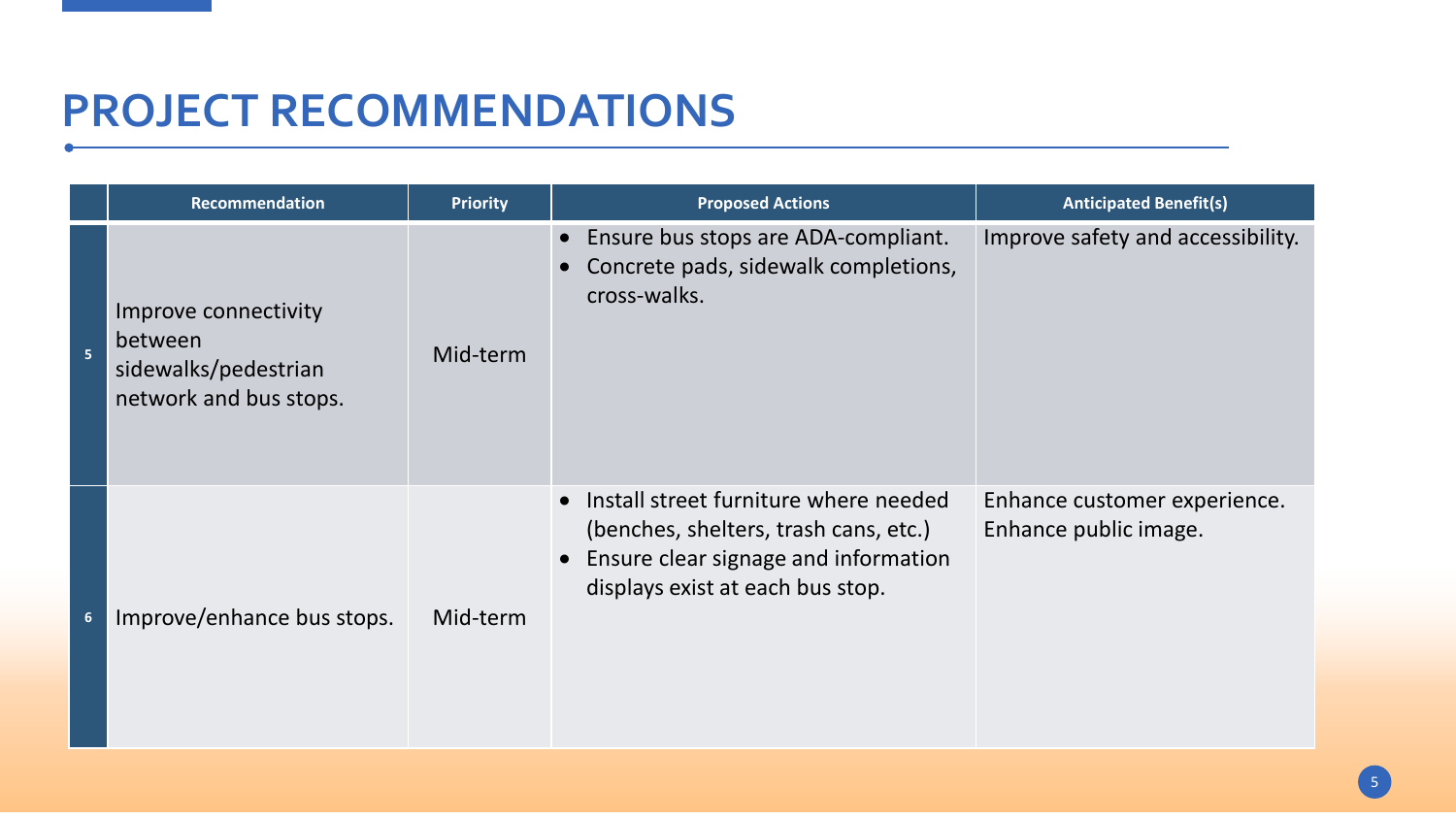|                | <b>Recommendation</b>                                                                                                       | <b>Priority</b> | <b>Proposed Actions</b>                                                                                                                                                                                   | <b>Anticipated Benefit(s)</b>                                            |
|----------------|-----------------------------------------------------------------------------------------------------------------------------|-----------------|-----------------------------------------------------------------------------------------------------------------------------------------------------------------------------------------------------------|--------------------------------------------------------------------------|
| $\overline{7}$ | Increase promotion of<br>reduced/subsidized transit<br>fares among historically<br>transportation-disadvantaged<br>persons. | Short-term      | Increase awareness.<br>Define program specifics.<br>Build partnerships.                                                                                                                                   | Remove fare as a barrier to transit<br>usage.                            |
|                | <b>Conduct Inter-Community</b><br><b>Connectivity Study.</b>                                                                | Short-term      | Identify priority "city pairs".<br>Determine cost-effective service<br>options.                                                                                                                           | Expand availability of public transit<br>throughout four-county area.    |
| $\overline{9}$ | Conduct feasibility/cost-<br>benefit analysis of providing<br>transit service in Jasper<br>County.                          | Mid-term        | • Currently no transit offerings in Jasper<br>County.<br>• Work with Jasper County community<br>stakeholders to further evaluate<br>demand for some form of local and<br>inter-community transit service. | Enhance mobility in Jasper County.<br>Improve inter-county connectivity. |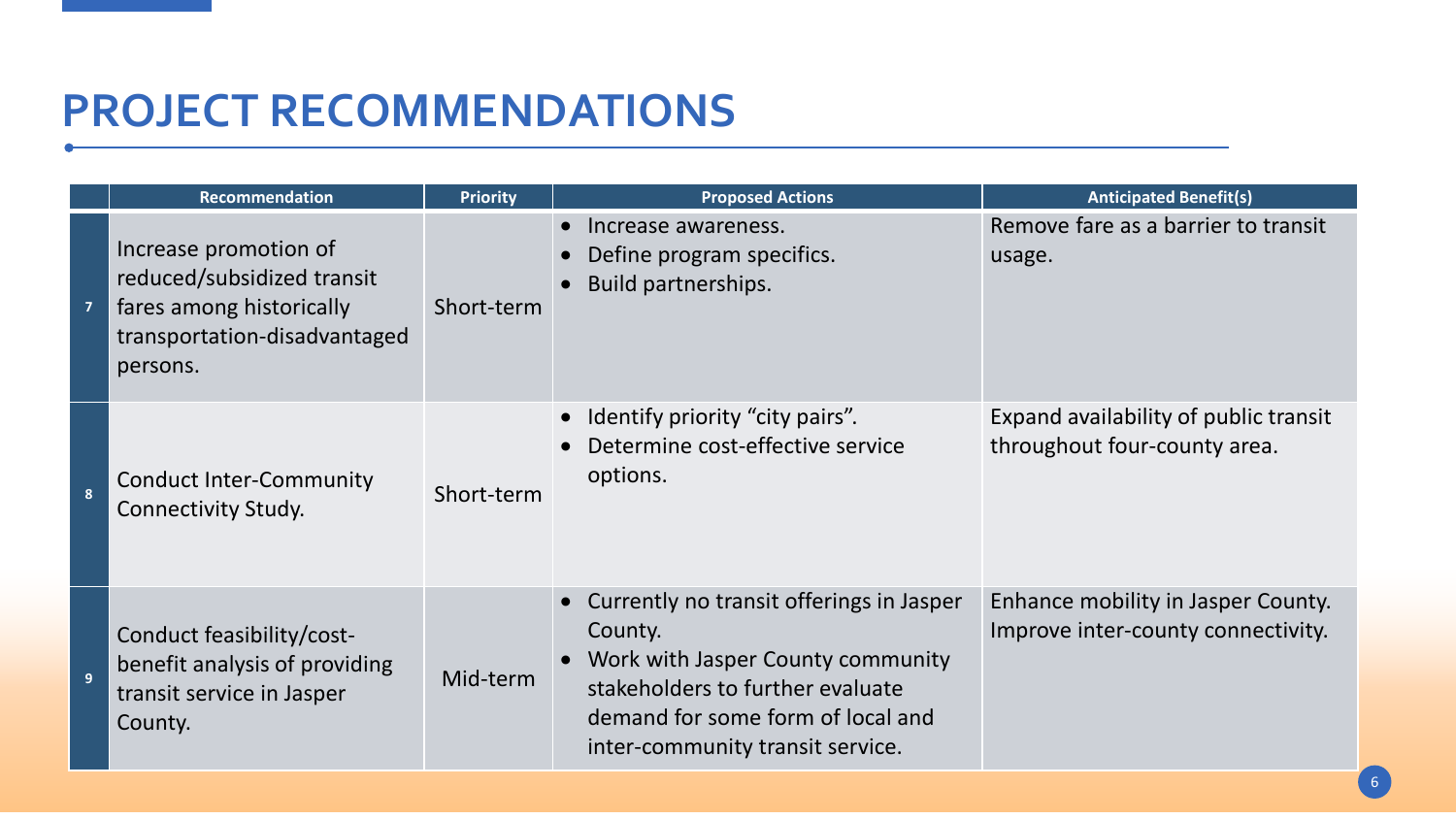|           | Recommendation                                                                                                                                             | <b>Priority</b> | <b>Proposed Actions</b>                                                                                                                                                           | <b>Anticipated Benefit(s)</b>                                             |
|-----------|------------------------------------------------------------------------------------------------------------------------------------------------------------|-----------------|-----------------------------------------------------------------------------------------------------------------------------------------------------------------------------------|---------------------------------------------------------------------------|
| 10        | Investigate the feasibility of<br>establishing a partnership<br>with local TNCs to address<br>mobility needs outside<br>traditional service<br>hours/days. | Mid-term        | Evaluate possible partnership with<br>Uber, Lyft, or private taxis.                                                                                                               | Provide mobility options beyond<br>the traditional "8-to-5" hours.        |
| <b>11</b> | Evaluate the practicality of<br>joint recruitment and training<br>of drivers.                                                                              | Mid-term        | Leverage recruitment and training<br>opportunities between public transit<br>providers and local non-profit<br>transportation providers (i.e., social<br>services organizations). | Potential cost-savings.<br>Expand pool of potential driver<br>candidates. |